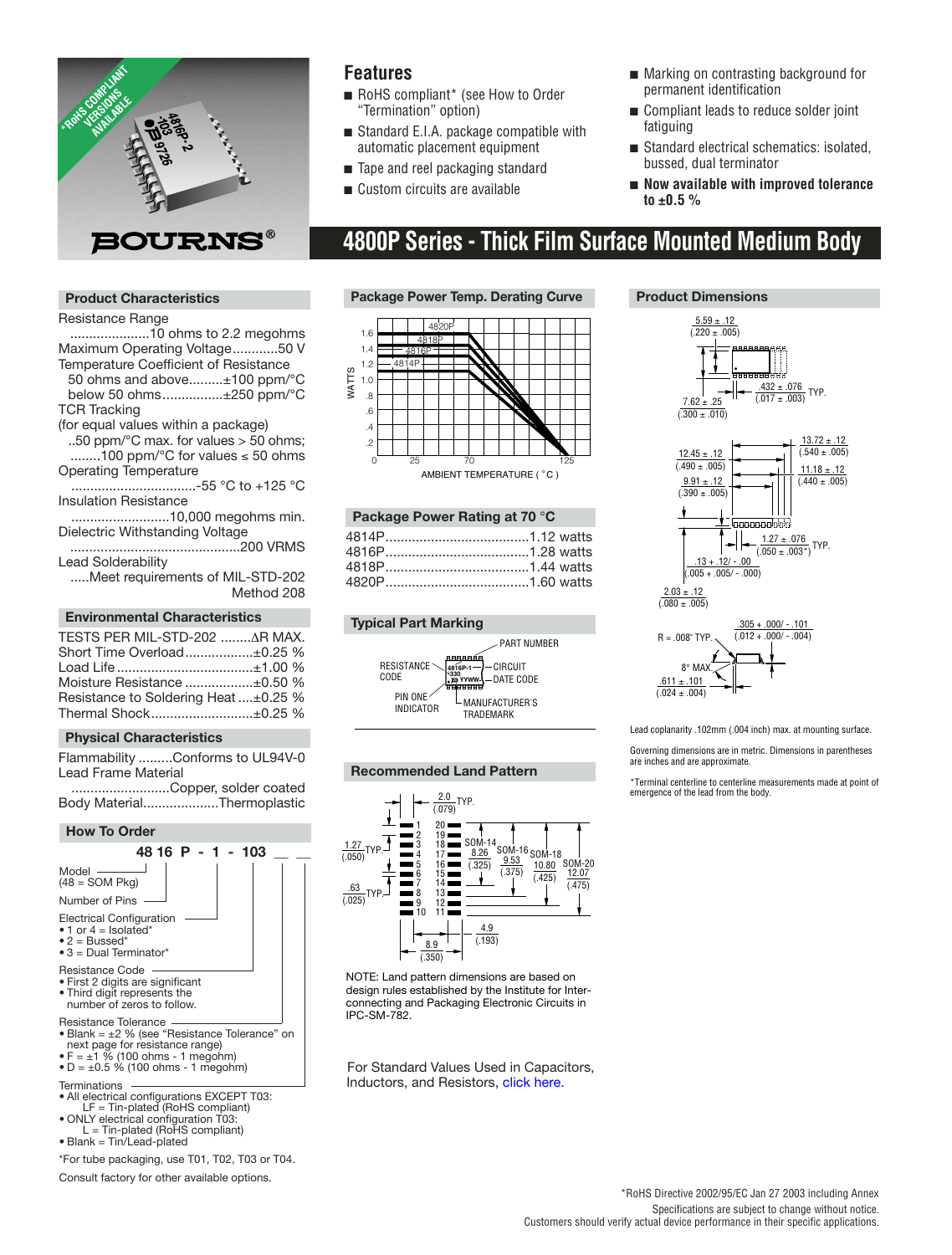For information on specific applications, download Bourns' application notes: [DRAM Applications](http://www.bourns.com/pdfs/DRAM.pdf) [Dual Terminator Resistor Networks](http://www.bourns.com/pdfs/dualterm.pdf) [R/2R Ladder Networks](http://www.bourns.com/pdfs/r2rap.pdf) **[SCSI Applications](http://www.bourns.com/pdfs/scsi.pdf)** 

# **4800P Series - Thick Film Surface Mounted Medium Body**

## **BOURN**

**Isolated Resistors (1 And 4 Circuits) Model 4814P-1 Model 4816P-1 (Shown) Model 4818P-1 Model 4820P-1**   $\frac{15}{9}$ 16 15 14 13 12 11 10 9 16 15 14 13 12 11 10  $^{14}_{\rm Q}$ 13 12 11  $\overline{O}$  $\frac{9}{\circ}$ O C  $\{R1 \}$   $\{R2 \}$   $\{R3 \}$   $\{R4 \}$   $\{R5 \}$   $\{R6 \}$   $\{R7 \}$   $\{R8 \}$ Š  $\varphi$ උ 1 2 3 4 5 6 7 8 **Model 4816P-4 (Shown) Model 4820P-4**  16 15 14 13 12 11 10 9 P<sub>DO</sub>Q Q<sub>DT</sub>Q Q<sub>DE</sub>Q Q<sub>DE</sub>Q R8 R7 R6 R5 R1 R2 R3 R4 1 2 3 4 5 6 7 8

#### **Resistance Tolerance**

|  |  | 10 ohms to 49 ohms ±1 ohm   |  |
|--|--|-----------------------------|--|
|  |  | 50 ohms to 2.2 megohms±2 %* |  |

#### **Power Rating per Resistor**

1 Circuit at 70 °C ...................0.160 watt 4 Circuit at 70 °C ...................0.160 watt

#### **Resistor Power Temp. Derating Curve**



#### **Popular Resistance Values (1, 4, And 2 Circuits)\*\***

| Ohms | Code | Ohms  | Code | Ohms   | Code | Ohms    | Code | Ohms      | Code |
|------|------|-------|------|--------|------|---------|------|-----------|------|
| 10   | 100  | 180   | 181  | 1.800  | 182  | 15.000  | 153  | 120.000   | 124  |
| 22   | 220  | 220   | 221  | 2.000  | 202  | 18.000  | 183  | 150.000   | 154  |
| 27   | 270  | 270   | 271  | 2.200  | 222  | 20,000  | 203  | 180.000   | 184  |
| 33   | 330  | 330   | 331  | 2.700  | 272  | 22.000  | 223  | 220,000   | 224  |
| 39   | 390  | 390   | 391  | 3.300  | 332  | 27,000  | 273  | 270.000   | 274  |
| 47   | 470  | 470   | 471  | 3.900  | 392  | 33,000  | 333  | 330,000   | 334  |
| 56   | 560  | 560   | 561  | 4.700  | 472  | 39,000  | 393  | 390,000   | 394  |
| 68   | 680  | 680   | 681  | 5.600  | 562  | 47.000  | 473  | 470.000   | 474  |
| 82   | 820  | 820   | 821  | 6.800  | 682  | 56,000  | 563  | 560,000   | 564  |
| 100  | 101  | 1.000 | 102  | 8.200  | 822  | 68,000  | 683  | 680,000   | 684  |
| 120  | 121  | 1.200 | 122  | 10.000 | 103  | 82.000  | 823  | 820,000   | 824  |
| 150  | 151  | .500  | 152  | 12.000 | 123  | 100.000 | 104  | 1.000.000 | 105  |

ADD "F" AFTER RESISTANCE CODE FOR ±1 % TOLERANCE AVAILABLE FROM 100 OHMS THROUGH 1 MEGOHM, OR ADD "D" AFTER RESISTANCE CODE FOR ±0.5 % TOLERANCE AVAILABLE FROM 100 OHMS THROUGH 1 MEGOHM.

PART NUMBER SUFFIX EXAMPLES: -103 = 10K OHMS, ±2 % -103F = 10K OHMS, ±1 % -103D = 10K OHMS, ±0.5 % \*\* NON-STANDARD VALUES AVAILABLE, WITHIN RESISTANCE RANGE.

REV. 12/06

Specifications are subject to change without notice.

Customers should verify actual device performance in their specific applications.





#### **Resistance Tolerance**

10 ohms to 49 ohms...................±1 ohm 50 ohms to 2.2 megohms .............±2 %\*

#### **Power Rating per Resistor**

2 Circuit at 70 °C ...................0.080 watt



**Dual Terminator (3 Circuit) Model 4814P-3 Model 4816P-3 (Shown) Model 4818P-3 Model 4820P-3** 



#### **Resistance Tolerance**

| Below 100 ohms ±2 ohms              |  |
|-------------------------------------|--|
| 100 ohms to 2.2 megohms $\pm 2\%$ * |  |

#### **Power Rating per Resistor**

3 Circuit at 70 °C ...................0.080 watt

#### **Resistor Power Temp. Derating Curve Resistor Power Temp. Derating Curve**



#### **Popular Resistance Values (3 Circuit)\*\***

| Resistance                                      |                                                 |                                               |                                               |  |  |  |
|-------------------------------------------------|-------------------------------------------------|-----------------------------------------------|-----------------------------------------------|--|--|--|
|                                                 | (Ohms)                                          | Code                                          |                                               |  |  |  |
| R,                                              | R,                                              | R.                                            | R,                                            |  |  |  |
| 160<br>180<br>220<br>220<br>330<br>330<br>3,000 | 240<br>390<br>270<br>330<br>390<br>470<br>6,200 | 161<br>181<br>221<br>221<br>331<br>331<br>302 | 241<br>391<br>271<br>331<br>391<br>471<br>622 |  |  |  |